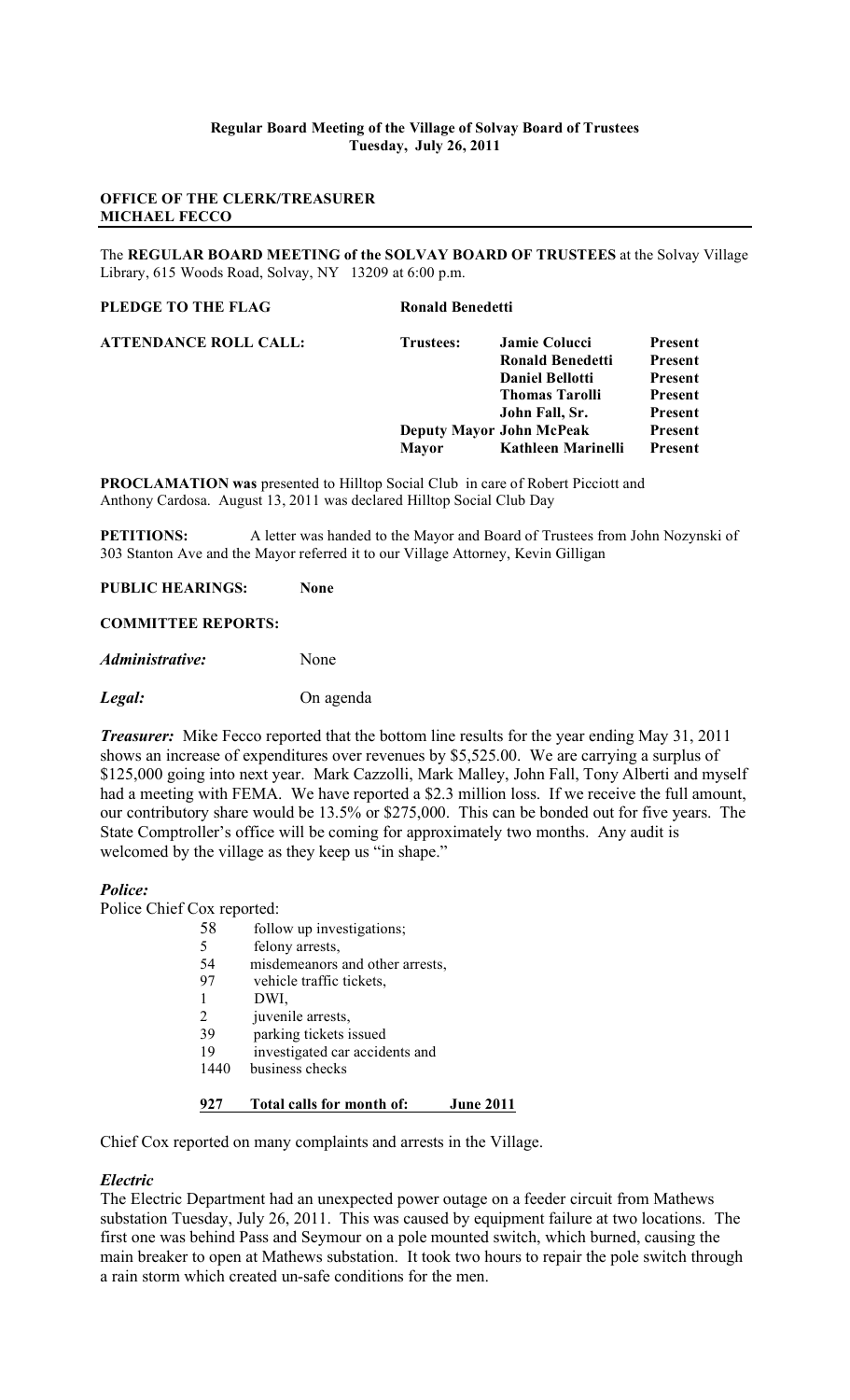Then at the substation, we had mechanical problems with the breaker, which also had age related causes. We ended up using an alternative position in the switch gear at the substation. Mathews Ave is starting to really show its age. These type of outages can be avoided with new equipment in place. We will also be able to cut the outage time with much safer equipment to work with. The MEUA Annual Conference will be held September 13, 14, 15, 16, 2011 at Saratoga Springs, NY this year.

*DPW/Highway:* Solvay pool attendance is up, which means increased revenue. We are getting revenue from the new ID system. Our pool is running good with less workers. The summer help are doing their jobs well and with more responsibilities. We only have two summer highway guys.

Gertrude park: We have had three rentals up there and cleaned up the grass. The ball park at Woods Rd. is looking good and we are keeping the sod watered and cut. The field will be secured especially for the field days. We will have police officers on watch to keep people off of it.

A promise was made from the Solvay Geddes Tiger Youth Center organization to the village regarding a donation of \$8000 for the ball park. A letter will be sent out reminding them of the "promise."

July 22, 2011 was movie night and it was great and well attended. The Mayor announced that there wouldn't be any smoking or riding bikes on the Woods Road field during the movie.

Sidewalks have been completed on Second Street and the sidewalks will continue to be patched up. Roads are being prepared that need to be resurfaced.

FEMA kick off meeting took place. They looked over the village and hopefully will do an assessment. We need our representative from FEMA before we can touch the catch basins and sink holes.

We have a proposal from Tony Callisto regarding a homecoming weekend. He wants to host a parade and a bon fire on school property on September 30, 2011 It will take place at Hazard Street and School Road parking lot. The kids will need tickets to attend. The bon fire will not be huge and the wood that will be used must be clean wood. Mark Cazzolli and Anthony Albert will supervise.

# *Library: Cara Burton excused*

*Codes:* Code Enforcement Officer Taggart reported the office has started scheduling rental inspections for the other half of the Village (west side). Code Enforcement Officer, Jim Stever will start on August 2, and work until the money budgeted for this year expires.

The Code Dept. has issued quite a few new tickets along with the five open court cases. One of those cases received a \$100.00 fine. The Board asked about Heritage Cir, Charles Ave, Third St. and Barclay Rd., to see if the banks could clean these properties up. The Health Dept. has already been contacted about the water in the in-ground for the pool at Heritage. Trustee Benedetti said he would contact that bank about that property.

# *Stormwater:* **Village of Solvay July 26, 2011 Regular Board Meeting Stormwater Report**

# **CNYRPDB Stormwater Education Insert**

The second of three Green CNY pieces (article/advertisement) was published in the July 19th Post Standard. Twenty copies have been provided to the Library for their use and distribution.

## **CNY Intermunicipal Stormwater Coalition – Amendment to the Memorandum of Agreement (MOA)**

 Agenda item to allow the Village to continue its participation in the Stormwater Coalition and authorizing the Mayor to sign said Amendment:

No comments after the review by Stormwater Committee and Village Attorney.

As I mentioned at last month's meeting, the amended MOA now includes the Coalition's bylaws.

There are no additional costs associated with signing the amended MOA.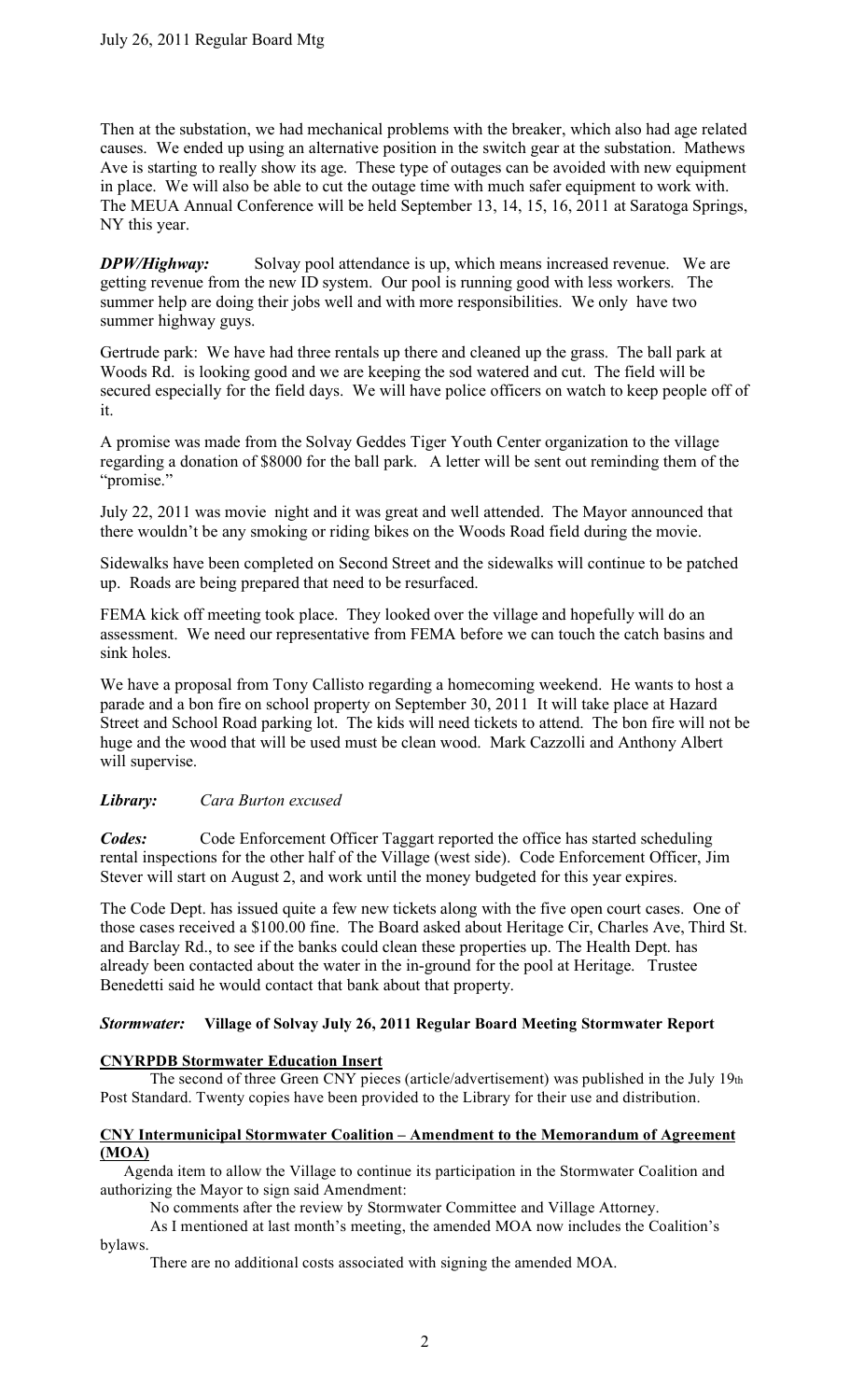The Central New York Regional Planning and Development Board (CNYRPDB) will serve as Stormwater Coalition Treasurer and will remain on the Coalition as a non-voting member. As Treasurer, the CNYRPDB will maintain responsibility for the current EPF grant, administer any future contracts that may be executed on behalf of the Coalition, and provide quarterly financial reports to the Coalition as appropriate.

A financial officer will be elected by the Coalition and will be responsible for reviewing the financial reports and documentation provided by the CNYRPDB.

Additional organizations such as the NYS Department of Environmental Conservation and Soil and Water Conservation Districts are invited to serve on the Stormwater Coalition as non-voting members.

#### **Agreement for Services with Onondaga County Soil & Water Conservation District**

Agenda item to allow the Village to take advantage of technical and engineering services related to stormwater issues at a cost of \$55.00 per hour. The major items would be review of SWPPPs and construction and post-construction inspection of stormwater facilities. These costs will be reimbursable for projects implemented by private developers through review fees charged by the Village.

#### **Mathews Avenue Phosporus Removal & Stormwater Filtration System Project**

Required documents were submitted to the NYS Environmental Facilities Corporation on July 15th.

## **2010 NYS Dishwasher Detergent & Nutrient Runoff Law**

 Recently received a letter from the NYSDEC Division of Water concerning provisions that become effective January 1, 2012:

With limited exceptions, prohibits the use of a fertilizer containing phosphorous on nonagricultural lawns and turf.

Prohibits application of any fertilizer for non-farm use between December 1st and April 1st. With limited exceptions, restricts the application of any fertilizer within 20 feet of a water body or on paved surfaces.

Requires that retailers display phosphorous-containing fertilizers separately and post an educational sign concerning the law and their use.

 Per the Village's MS4 Annual Report, we do not apply any fertilizer on our municipal grounds.

## **RESOLUTIONS:**

1. Authorization from the Board to approve the minutes from the June 28, 2011 Regular Board Meeting be accepted and the Reading of the Minutes be herewith dispensed.

| MOTION: John McPeak |                   |               |           |                       |
|---------------------|-------------------|---------------|-----------|-----------------------|
| SECOND:             |                   | Ron Benedetti |           |                       |
| AYES:               | $7\phantom{0000}$ | <b>NAYES</b>  | $\bigcap$ | <b>MOTION CARRIED</b> |

2. Authorization from the Board of Trustees to pay Costello, Cooney & Fearon, PLLC \$13,061.80 for services rendered for the month of June, 2011.

| MOTION: John McPeak   |              |                       |
|-----------------------|--------------|-----------------------|
| SECOND: Ron Benedetti |              |                       |
| AYES:                 | <b>NAYES</b> | <b>MOTION CARRIED</b> |

3. Authorization from the Board of Trustees to pay WM Engineers, P.C. \$5,922.10 for services rendered for the month of June, 2011. MOTION: Ron Benedetti

| SECOND: | John Fall Sr |              |                       |
|---------|--------------|--------------|-----------------------|
| AYES:   |              | <b>NAYES</b> | <b>MOTION CARRIED</b> |

4. Authorization from the Board of Trustees to approve the Amendment to the Memorandum of Agreement for the Central New York Stormwater Coalition and authorize the Mayor to execute said Amendment. Village Engineer, Anthony DeStefano, will remain as the Village's representative to the Coalition. MOTION: John McPeak SECOND: Daniel Bellotti AYES: 7 NAYES 0 MOTION CARRIED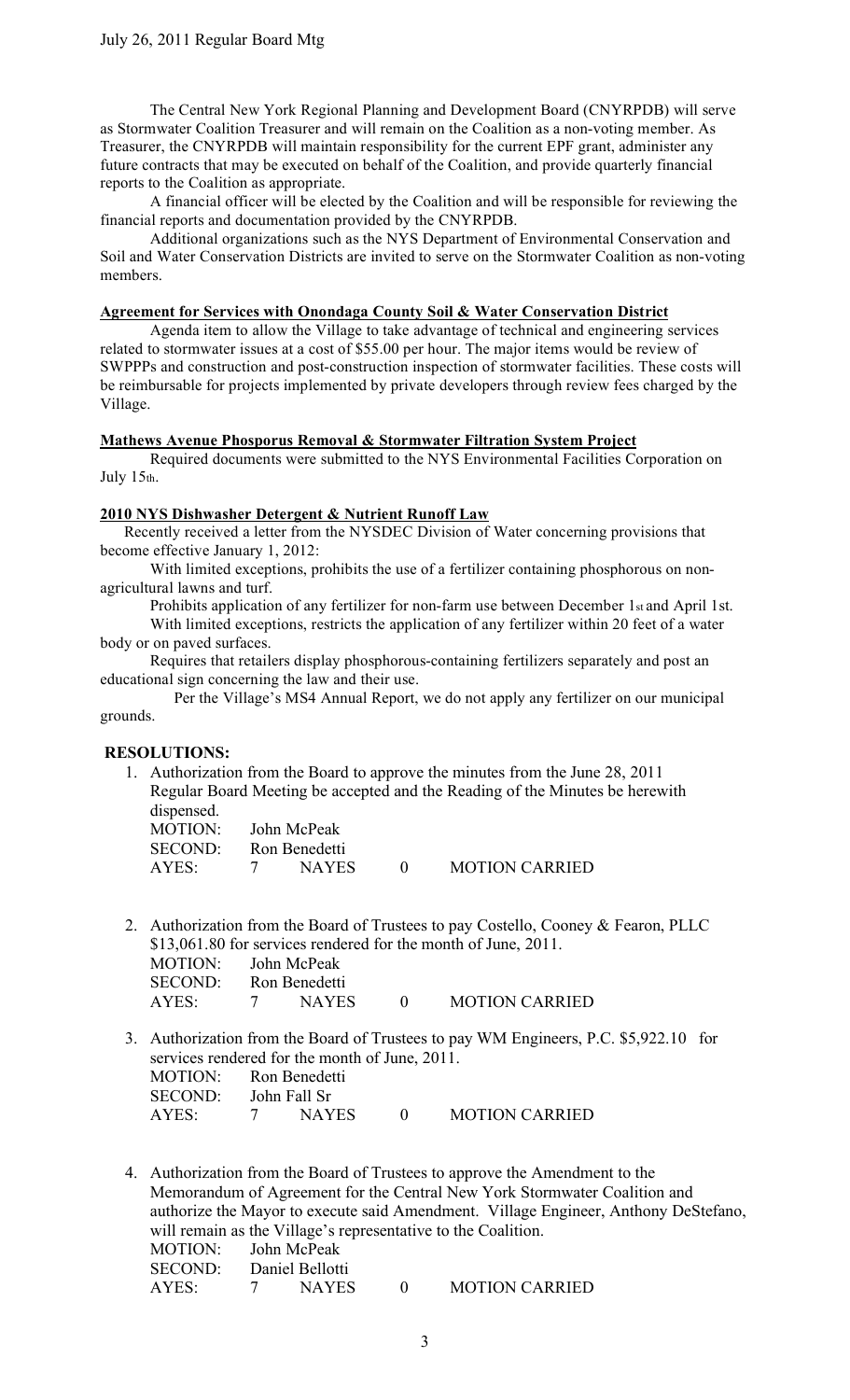5. Authorization from the Board of Trustees to approve the open enrollment for our health insurance to the month of of each year.

|                       |   |              |             |                       | Authorization from the Board of Trustees to table Resolution 5 until next month |
|-----------------------|---|--------------|-------------|-----------------------|---------------------------------------------------------------------------------|
| MOTION: Ron Benedetti |   |              |             |                       |                                                                                 |
| SECOND: John Fall Sr  |   |              |             |                       |                                                                                 |
| AYES                  | 7 | <b>NAYES</b> | $\bullet$ 0 | <b>MOTION CARRIED</b> |                                                                                 |

- **6.** Authorization from the Board to Trustees to approve to pay the village contribution of \$2600 for individual and \$5200 for family for employees who enroll in Excellus Blue Cross/Blue Shield High Deductible Health insurance. MOTION: John Fall Sr SECOND: John McPeak AYES: 7 NAYES 0 MOTION CARRIED
- 7. Authorization from the Board of Trustees to apply for the annual Justice Court Assistance Program Grant for 2011-2012. In the past, the Court has applied for and been awarded funding for the renovation of the court office. In the 2011-2012 application, a request will be made for funding for a desk, two desk chairs and miscellaneous computer equipment. MOTION: Jamie Colucci SECOND: John Fall Sr AYES: 7 NAYES 0 MOTION CARRIED

Amendment to SPDES Legislation

8. Introducing Proposed Local Law D, 2011, titled "A Local Law Amending Chapter 134 (Stormwater Management) of the Village of Solvay Code" to modify the enforcement provisions of the stormwater management law to include a provision whereby, if owners of stormwater facilities fail to maintain and properly operate same, the Village can undertake such actions as are necessary to do so and place the costs on the owner's tax bill."

|                     |               |                |                       | Authorization from the Board of Trustees to table Resolution 8 until further notice. |
|---------------------|---------------|----------------|-----------------------|--------------------------------------------------------------------------------------|
| MOTION: John McPeak |               |                |                       |                                                                                      |
| SECOND:             | Ron Benedetti |                |                       |                                                                                      |
| AYES: 7             | NAYES         | $\overline{0}$ | <b>MOTION CARRIED</b> |                                                                                      |

9. Authorization from the Board of Trustees to approve

**WHEREAS**, the property described by the following tax map number(s) and located at the following address(s) is/are in the Village of Solvay, is/are owned by the following owner(s); and

 **WHEREAS**, as the aforesaid property owner(s) allows the property to accumulate high weeds, brush, grass, trash, debris, or other matter, in a manner that is unhealthy, hazardous, or dangerous and in violation of Chapter 56; and

**WHEREAS**, the owner(s) was notified by certified mail and/or posted on site and a follow up revealed the violation still exists

 **NOW**, be it resolved that the Village of Solvay Board shall authorize the property to be cut, trimmed, and removed by the Village Representatives, and all actual costs of work or services rendered at the direction of the Village Board, shall be assessed and collected in the same manner and time as the taxes levied on the premises.

|                           | 113 Charles Ave<br>433 Chemung St<br>407 Montrose Ave<br>210 Williams St | $010,-09-09.0$<br>$011.-10-01.0$<br>$015.-06-09.0$<br>$010.-02-16.1$ | Patrick LeBlanc<br>John Delfavero (yard waste/rocks)<br>Anna Met<br>Alfonso Pestillo (yard waste) |
|---------------------------|--------------------------------------------------------------------------|----------------------------------------------------------------------|---------------------------------------------------------------------------------------------------|
| MOTION:<br><b>SECOND:</b> | Jamie Colucci<br>John Fall Sr                                            |                                                                      |                                                                                                   |
| AYES:                     | <b>NAYES</b>                                                             |                                                                      | <b>MOTION CARRIED</b>                                                                             |